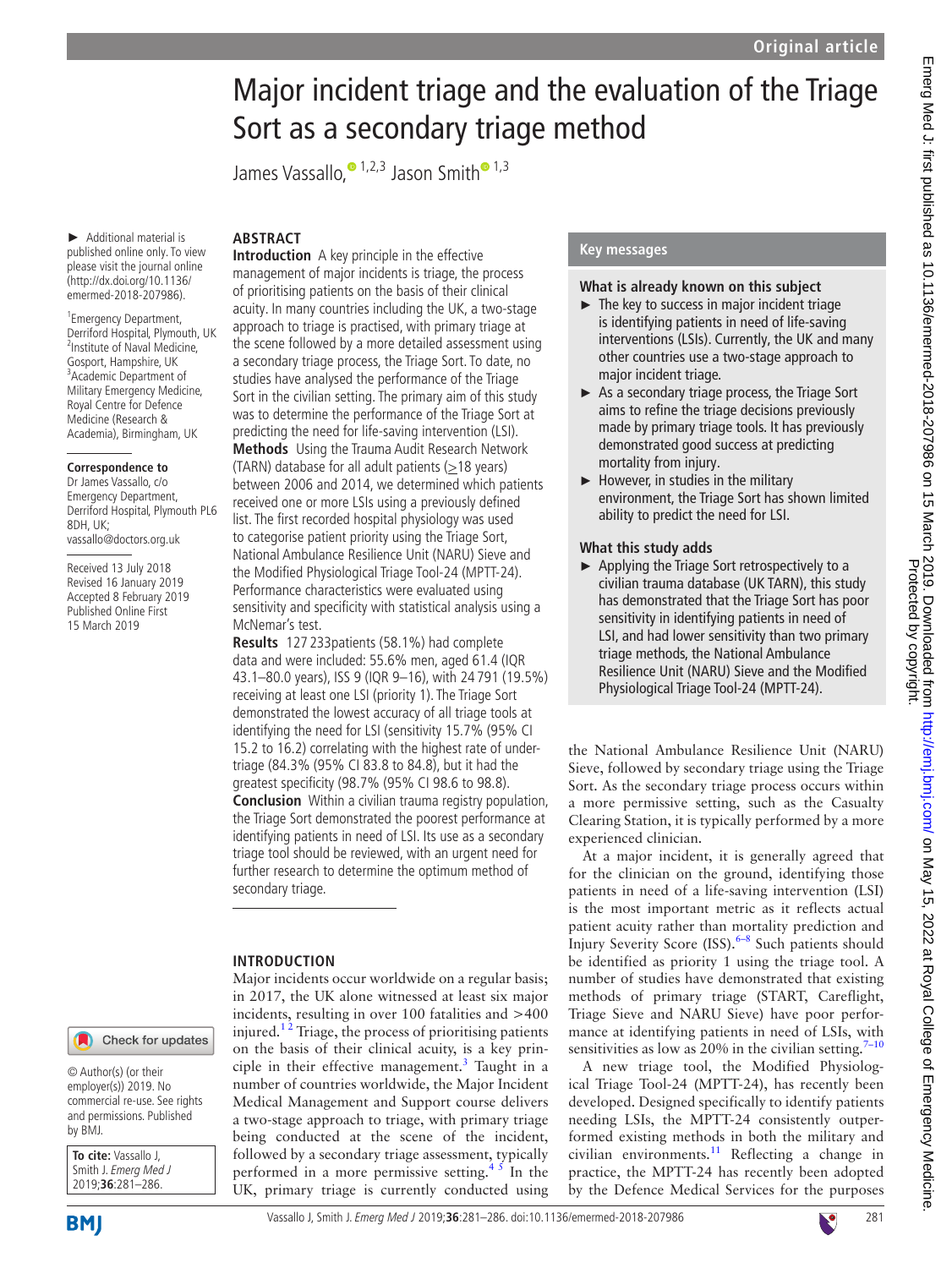<span id="page-1-0"></span>

| Comparison of triage tools<br>Table 1 |                                                                                                                         |                                                                                                                         |                                                                                                                                |                                                                                                                              |                         |                   |                       |
|---------------------------------------|-------------------------------------------------------------------------------------------------------------------------|-------------------------------------------------------------------------------------------------------------------------|--------------------------------------------------------------------------------------------------------------------------------|------------------------------------------------------------------------------------------------------------------------------|-------------------------|-------------------|-----------------------|
|                                       | First<br>assessment                                                                                                     | Second<br>assessment                                                                                                    | <b>Third</b><br>assessment                                                                                                     | <b>Fourth</b><br>assessment                                                                                                  | <b>Fifth assessment</b> | Sixth assessment  | Seventh<br>assessment |
| MPTT-24                               | Catastrophic<br>haemorrhage?                                                                                            | Walking?                                                                                                                | Breathing?                                                                                                                     | Responds to voice?                                                                                                           | Respiratory rate?       | Heart rate?       |                       |
| <b>NARU Sieve</b>                     | Catastrophic<br>haemorrhage?                                                                                            | Presence of injuries?                                                                                                   | Walking?                                                                                                                       | Breathing with open<br>airway?                                                                                               | Unconscious?            | Respiratory rate? | Heart rate?           |
| <b>Triage Sort</b>                    | Calculate GCS Score<br>4 points GCS 13-15<br>3 points GCS 9-12<br>2 points GCS 6-8<br>1 point GCS 4-5<br>0 points GCS 3 | <b>Calculate RR Score</b><br>4 points RR 10-29<br>3 points RR>30<br>2 points RR 6-9<br>1 point RR $1-5$<br>0 point RR 0 | <b>Calculate SBP Score</b><br>4 points SBP>90<br>3 points SBP 76-89<br>2 points SBP 50-75<br>l point SBP 1-49<br>0 point SBP 0 | <b>Overall Score and</b><br>assign priority<br>$(GCS+RR + SBP)$<br>$P3=12$ points<br>$P2=11$ points<br>$P1 = \leq 10$ points |                         |                   |                       |

GCS, Glasgow Coma Scale; MPTT-24, Modified Physiological Triage Tool-24, NARU, National Ambulance Resilience Unit; P1, priority 1; P2, priority 2; P3, priority 3; RR, respiratory rate; SBP, systolic blood pressure.

of primary triage and also the National Health Service (NHS) England 2018 Clinical Guidelines for Major Incidents.

As a secondary triage tool, the Triage Sort originated from the Triage Revised Trauma Score, developed in the 1980s as a field triage tool determining the need for major trauma centre care.<sup>[12](#page-4-6)</sup> While it has previously demonstrated extremely high sensitivity (>95%) at predicting those who die following trauma, $^{13}$  $^{13}$  $^{13}$  in a more recent study looking at a prospective cohort of military patients, it was found to have limited accuracy when identifying patients in need of  $LSI<sup>14</sup>$  No similar studies have been conducted in the civilian setting.

The aim of this study was to determine the performance of the Triage Sort at predicting the need for LSIs within a civilian trauma registry setting. The secondary aim was to determine whether the secondary triage process conveys an improvement in performance over primary triage methods, by performing a comparative analysis with the existing UK civilian/military primary triage method, the NARU Sieve and the newly derived MPTT-24. A comparison of the three triage tools is provided in [table](#page-1-0) 1.

## **Methods**

A retrospective review of the Trauma Audit Research Network (TARN) database was conducted for all adult patients (aged >18 years), meeting TARN inclusion criteria and who presented to hospitals in England and Wales between 1 January 2006 and 31 December 2014. The largest trauma registry in Europe, TARN collects data from all trauma receiving hospitals in England and Wales on patients with moderate to severe traumatic injuries who are admitted to hospital for  $\geq$ 3 days, admitted to a critical care unit or who die in hospital. Specific groups of patients with single injuries (such as a fractured hip) are excluded. Patients who are declared dead in the prehospital setting and not conveyed to hospital are not included. Data are collected by clerical staff from the receiving hospital and submitted electronically to TARN and include records across the whole patient pathway, from the point of injury through to discharge.

For this study, we reviewed the TARN database to identify patients who received one or more LSIs. These interventions were previously defined through a Delphi consensus of experts involved in the management of major incidents.<sup>[3](#page-4-1)</sup> As not all LSIs are recorded as specific variables on the TARN database, surrogates were required for a number of variables in order to conduct the analyses; these are provided in the online [supple](https://dx.doi.org/10.1136/emermed-2018-207986)[mentary table 1](https://dx.doi.org/10.1136/emermed-2018-207986).

Using first recorded emergency department physiology (consistent with arrival at a medical treatment facility during a major incident), we applied the Triage Sort, the MPTT-24 and the NARU Sieve to determine the priority (priority 1 or not-priority 1) patients would have been assigned using that method. Outliers were defined in keeping with the MPTT derivation study (heart rate  $>170$  beats per minute, respiratory rate  $>45$ breaths per minute and systolic blood pressure >206mm Hg) and were removed from the analysis.<sup>1</sup>

Only patients who were direct admissions from the scene of injury were included in the analysis, and those with incomplete or missing physiological data were excluded. Due to the nature of the TARN database, patients who were declared dead at the scene and those who were not conveyed to hospital for any reason were not included in the analysis. Patients were assumed to be non-ambulant due to the nature of the inclusion criteria of the TARN database.

Statistical analysis was performed using sensitivity and specificity, under-triage (1-sensitivity) and over-triage (1-positive predictive value).<sup>16 17</sup> The primary aim was to compare the accuracy of the Triage Sort with both the NARU Sieve and the



<span id="page-1-1"></span>**Figure 1** Participation flow diagram.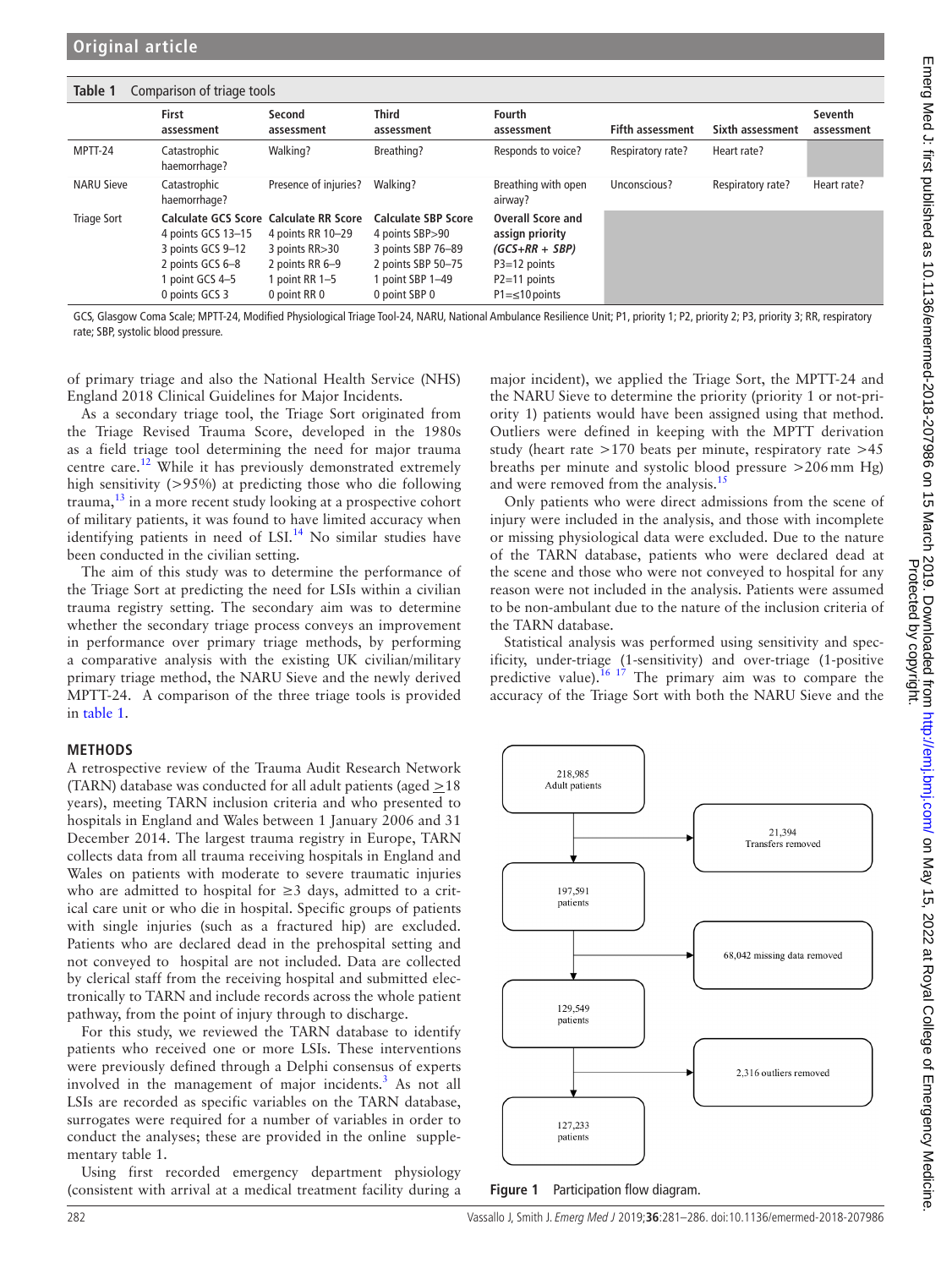<span id="page-2-0"></span>

| Characteristics of study population <sup>10</sup><br>Table 2 |                                                                                                                      |                  |                        |  |  |  |
|--------------------------------------------------------------|----------------------------------------------------------------------------------------------------------------------|------------------|------------------------|--|--|--|
|                                                              | Complete study<br>population                                                                                         |                  | <b>Not-P1 patients</b> |  |  |  |
| No of patients                                               | $(n=127233)$                                                                                                         | $(n=24791)$      | $(n=102442)$           |  |  |  |
| Gender (n (%))                                               |                                                                                                                      |                  |                        |  |  |  |
| Male                                                         | 70747 (55.6%)                                                                                                        | 17424 (70.3%)    | 53 323 (52.1%)         |  |  |  |
| Female                                                       | 56486 (44.4%)                                                                                                        | 7367 (29.7%)     | 49119 (47.9%)          |  |  |  |
| ISS, median (IQR)                                            | $9(9-16)$                                                                                                            | $16(9-25)$       | $9(8-13)$              |  |  |  |
| Age (years), median<br>(IQR)                                 | $61.4(43.1 - 80.0)$                                                                                                  | 50.6 (32.6-71.1) | $63.1 (46.1 - 81.3)$   |  |  |  |
| 30-Day outcome, n (%)                                        |                                                                                                                      |                  |                        |  |  |  |
| Alive                                                        | 119967 (94.3%)                                                                                                       | 21 728 (87.6%)   | 98239 (95.9%)          |  |  |  |
| Dead                                                         | 7266 (5.7%)                                                                                                          | 3063 (12.4%)     | 4203 (4.1%)            |  |  |  |
| Mode of injury, n (%)<br>Blunt                               | 122 802 (96.5%)                                                                                                      | 22011 (88.8%)    | 100791 (98.4%)         |  |  |  |
| Penetrating                                                  | 4431 (3.5%)                                                                                                          | 2780 (11.2%)     | 1651 (1.6%)            |  |  |  |
| Mechanism of injury,<br>n (%)                                |                                                                                                                      |                  |                        |  |  |  |
| <b>RTC</b>                                                   | 27915 (21.9%)                                                                                                        | 8411 (33.9%)     | 19504 (19.0%)          |  |  |  |
| Crush                                                        | 935 (0.7%)                                                                                                           | 276 (1.1%)       | 659 (0.6%)             |  |  |  |
| Amputation<br>(total+partial)                                | 123 (0.1%)                                                                                                           | 48 (0.2%)        | 75 (0.1%)              |  |  |  |
| Fall $>2 m$                                                  | 18141 (14.3%)                                                                                                        | 4385 (17.7%)     | 13756 (13.4%)          |  |  |  |
| Fall $<$ 2 m                                                 | 68354 (53.7%)                                                                                                        | 6885 (27.8%)     | 61 469 (60.0%)         |  |  |  |
| Shooting                                                     | 332 (0.3%)                                                                                                           | 190 (0.8%)       | 142 (0.1%)             |  |  |  |
| Stabbing                                                     | 2899 (2.3%)                                                                                                          | 2295 (9.3%)      | 604 (0.6%)             |  |  |  |
| Blast                                                        | 77 (0.1%)                                                                                                            | 19 (0.1%)        | 58 (0.1%)              |  |  |  |
| Blow(s)                                                      | 5833 (4.6%)                                                                                                          | 1536 (6.2%)      | 4297 (4.2%)            |  |  |  |
| Burns                                                        | 105 (0.1%)                                                                                                           | 38 (0.2%)        | 67 (0.1%)              |  |  |  |
| Other                                                        | 2519 (2.0%)                                                                                                          | 708 (2.9%)       | 1811 (1.8%)            |  |  |  |
| Injury body region, n (%)                                    |                                                                                                                      |                  |                        |  |  |  |
| Abdomen                                                      | 8010 (4.2%)                                                                                                          | 4618 (9.3%)      | 3392 (2.4%)            |  |  |  |
| Face                                                         | 13 402 (7.1%)                                                                                                        | 4080 (8.2%)      | 9322 (6.6%)            |  |  |  |
| Head                                                         | 30167 (15.9%)                                                                                                        | 8482 (17.1%)     | 21 685 (15.5%)         |  |  |  |
| Limb                                                         | 73755 (38.9%)                                                                                                        | 10557 (21.3%)    | 63 198 (45.2%)         |  |  |  |
| Spine                                                        | 28942 (15.3%)                                                                                                        | 7318 (14.7%)     | 21 624 (15.5%)         |  |  |  |
| Thorax<br>Other                                              | 31 499 (16.6%)                                                                                                       | 12873 (25.9%)    | 18626 (13.3%)          |  |  |  |
| Priority 1 (N (%))                                           | 3731 (2.0%)                                                                                                          | 1699 (3.4%)      | 2032 (1.5%)            |  |  |  |
| P1                                                           | 24791 (19.5%)                                                                                                        |                  |                        |  |  |  |
| Not-P1                                                       | 102 442 (80.5%)                                                                                                      |                  |                        |  |  |  |
| LSI by type (n [% total<br>$LSI$ )                           | 35569                                                                                                                |                  |                        |  |  |  |
| Intubation and<br>ventilation                                | 8813 (24.8%)                                                                                                         |                  |                        |  |  |  |
| <b>Blood administration</b>                                  | 2077 (5.8%)                                                                                                          |                  |                        |  |  |  |
| (≥4 units)                                                   | Median 6 (IQR 4-11)                                                                                                  |                  |                        |  |  |  |
| Thoracocentesis (needle/<br>tube)                            | 7914 (22.2%)                                                                                                         |                  |                        |  |  |  |
| External haemorrhage<br>control                              | 235 (0.7%)                                                                                                           |                  |                        |  |  |  |
| Intraosseous access                                          | 39 (0.1%)                                                                                                            |                  |                        |  |  |  |
| Tranexamic acid                                              | 4246 (11.9%)                                                                                                         |                  |                        |  |  |  |
| Laparotomy                                                   | 2644 (7.4%)                                                                                                          |                  |                        |  |  |  |
| Thoracotomy                                                  | 1123 (3.2%)                                                                                                          |                  |                        |  |  |  |
| Proximal vascular<br>control                                 | 290 (0.8%)                                                                                                           |                  |                        |  |  |  |
| Interventional radiology                                     | 200 (0.6%)                                                                                                           |                  |                        |  |  |  |
| Pelvic binder                                                | 1166 (3.3%)                                                                                                          |                  |                        |  |  |  |
| <b>ACLS</b> protocols                                        | 374 (1.1%)                                                                                                           |                  |                        |  |  |  |
| Neurosurgery                                                 | 2390 (6.2%)                                                                                                          |                  |                        |  |  |  |
| Spinal nursing                                               | 3114 (8.8%)                                                                                                          |                  |                        |  |  |  |
| Seizure termination                                          | 390 (1.1%)                                                                                                           |                  |                        |  |  |  |
| Correction of low blood<br>glucose<br>Re-warming             | 83 (0.2%)<br>471 (1.3%)                                                                                              |                  |                        |  |  |  |
|                                                              | ACLS advanced cardiac life support: ISS Injury Soverity Score: ISL life-saving intervention: P1 priority 1: RTC road |                  |                        |  |  |  |

ACLS, advanced cardiac life support; ISS, Injury Severity Score; LSI, life-saving intervention; P1, priority 1; RTC, road traffic collision.

MPTT-24 in terms of identification of adult patients in need of LSIs. A statistically significant difference in performance was evaluated using a McNemar's  $X^2$  test with a Bonferroni correction to reduce for Type 1 errors ( $\alpha$ =0.05/3=0.0167).

## **Post hoc analysis**

Previous TARN studies have demonstrated that the principle mechanism of injury is a fall from a low height.<sup>[18](#page-5-1)</sup> As this mechanism is unlikely to be observed at a major incident, a post hoc analysis was conducted with this cohort of patients removed. Simple descriptive demographics (age, ISS, gender, outcome and priority 1 status) are provided in [table](#page-4-11) 5 and statistical analysis is provided in [table](#page-3-0) 4.

## **Missing data**

A comparison was made between patients with complete and missing physiological data to evaluate for any differences between the need for LSI, mortality and ISS.

## **Results**

A total of 218985 patients met TARN inclusion criteria during the study period and 127 233 were included in the final analysis ([figure](#page-1-1) 1). 55.6% were men with a median age of 61.4 years (IQR 43.1–80.0) and a median ISS of 9 (IQR 9–16). The most common mechanism of injury was low falls (n=68354, 53.7%) followed by road traffic collisions (n=27915, 21.9%). 24791 patients (19.5%) received at least one LSI and were therefore categorised priority 1; intubation and ventilation was the most frequently recorded LSI (n=8813, 24.8%). Overall 30-day mortality was 5.7% (n=7266). Full characteristics of the study population are provided in [table](#page-2-0) 2.

Of the three triage tools compared, the Triage Sort demonstrated the lowest sensitivity at identifying patients in need of LSI (15.9% [95% CI 15.5% to 16.4%]), and thus the highest rate of under-triage (84.1% [95% CI 83.6% to 84.5%]). However, the Triage Sort had the greatest specificity of all triage tools (98.6% [95% CI 98.6% to 98.7%]). A summary of triage tool performance is provided in [table](#page-3-1) 3 with full test characteristics in [table](#page-3-0) 4.

In comparison, the NARU Sieve demonstrated comparable specificity to the Triage Sort (93.6% vs 98.6%), but with approximately twice the sensitivity at identifying the need for LSI (29.5% [95% CI 28.9% to 30.1%]). Of the three triage tools compared, the MPTT-24 demonstrated the greatest sensitivity at identifying the need for LSI (53.5% [95% CI 52.9% to 54.1%]), and thus had the lowest rate of under-triage (46.5% [95% CI 45.9% to 47.1%]). However, this was at the expense of the highest frequency of over-triage (66.0% [95% CI 65.7% to 66.3%]).

Using a McNemar  $X^2$  test with a Bonferroni correction  $(\alpha=0.0167)$ , a statistically significant difference in performance was observed between the MPTT-24 and Triage Sort ( $p < 0.001$ ;  $-\chi^2$ =33056), the MPTT-24 and NARU Sieve (p<0.001, - $\chi^2$ =25 145) and the NARU Sieve and the Triage Sort (p<0.001,  $-\chi^2$  = 7580).

## **Subgroup analysis**

A post hoc analysis was conducted excluding the cohort of patients who were injured as a result of low falls. A change in study demographics was observed ([table](#page-4-11) 5), with a greater number of male patients (73.6%), that were younger (median 45.5 [IQR 29.9–61.5]) and requiring an increased number of LSIs (30.4%).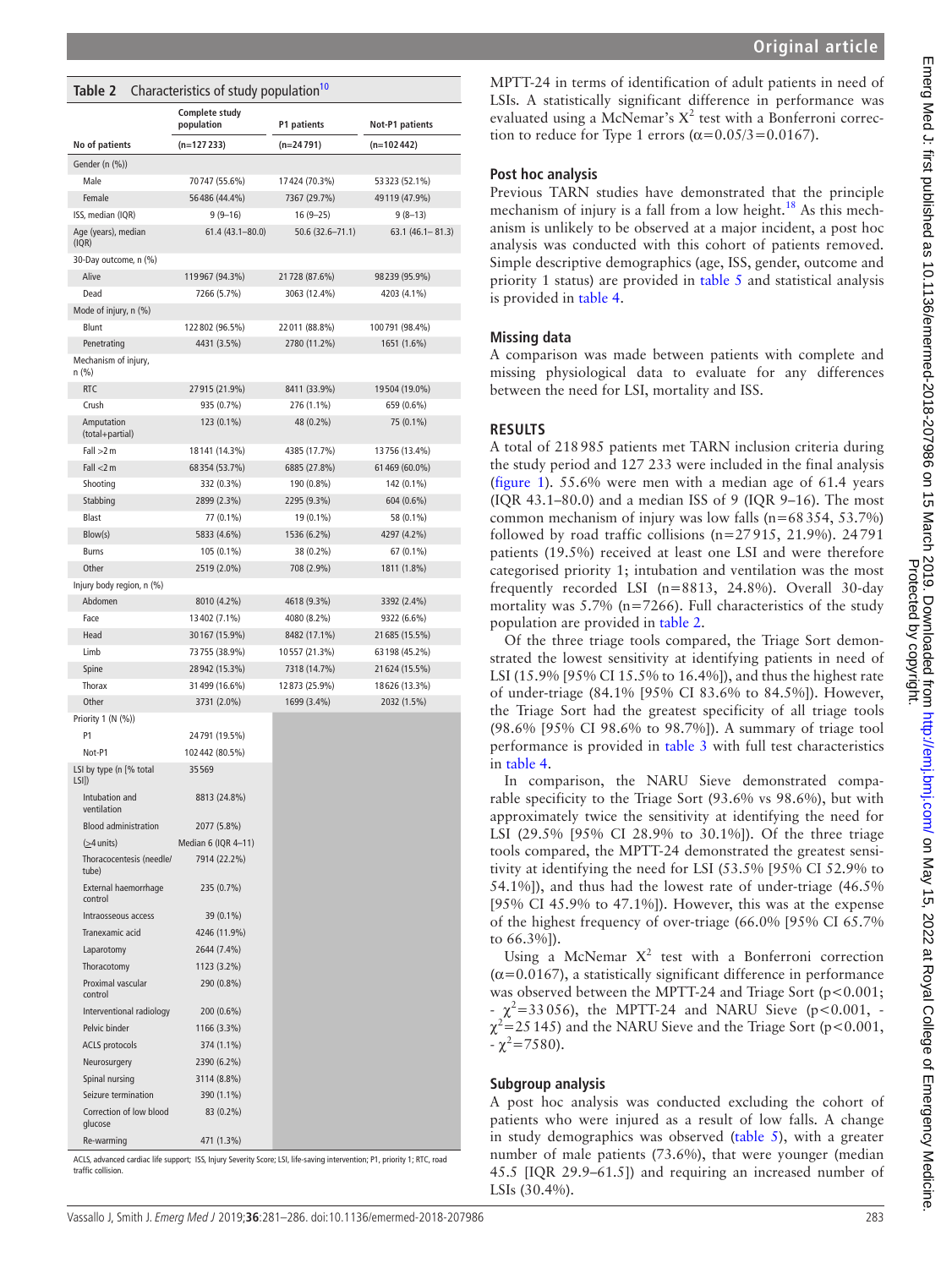<span id="page-3-1"></span>

| Summary of triage tool performance<br>Table 3 |                |                   |                |                |               |  |
|-----------------------------------------------|----------------|-------------------|----------------|----------------|---------------|--|
| $P1(n=24791)$                                 |                |                   |                |                |               |  |
| <b>Triage Sort</b>                            |                | <b>NARU Sieve</b> |                | <b>MPTT-24</b> |               |  |
| P1                                            | Not-P1         | <b>P1</b>         | Not-P1         | P1             | Not-P1        |  |
| 3951 (15.9%)                                  | 20840 (84.1%)  | 7314 (29.5%)      | 17477 (70.5%)  | 13267 (53.5%)  | 11524 (46.5%) |  |
| Not-P1 (n=102442)                             |                |                   |                |                |               |  |
| <b>Triage Sort</b>                            |                | <b>NARU Sieve</b> |                | <b>MPTT-24</b> |               |  |
| P <sub>1</sub>                                | Not-P1         | <b>P1</b>         | Not-P1         | <b>P1</b>      | Not-P1        |  |
| 1398 (1.4%)                                   | 101044 (98.6%) | 6578 (6.4%)       | 95 864 (93.6%) | 25772 (25.2%)  | 76670 (74.8%) |  |

MPTT-24, Modified Physiological Triage Tool-24; NARU, National Ambulance Resilience Unit; P1, priority 1.

An improvement in sensitivity was observed for all three triage tools, with an absolute increase ranging from 1.4% (Triage Sort) to 3.8% (MPTT-24). However, this increase in sensitivity was associated with a reduction in specificity. Overall performance was unchanged with the MPTT-24 demonstrating the greatest sensitivity (57.3% [95% CI 56.5% to 58.0%]) at identifying patients in need of LSI and the Triage Sort,the lowest, see [table](#page-3-0) 4.

#### **Missing data**

Mortality was significantly higher in the cohort of patients with missing data (10.1% vs  $5.7\%$ ,  $p < 0.001$ ) and with a greater proportion of priority 1 patients  $(34.7\% \text{ vs } 19.5\%, \text{ p} < 0.001).$ Additionally, there was a statistically significant difference between the two cohorts in terms of median ISS (10 [IQR 9–24] vs 9 [IQR 9–16]).

#### **Discussion**

In this study, we used a civilian trauma registry population as a surrogate for a major incident population and demonstrated that the existing method of UK secondary triage, the Triage Sort, has the poorest performance at identifying patients in need of LSI when compared with both the NARU Sieve and the MPTT-24. Designed to be a more detailed assessment, the Triage Sort includes an assessment of systolic blood pressure and the Glasgow Coma Scale. Not only do these assessments require training to be performed appropriately, but they also require equipment (for systolic blood pressure) and will result in a longer time required to triage when compared with simple primary methods.<sup>[4](#page-4-2)</sup> Our results suggest that this additional assessment, requiring more equipment and skilled personnel, does not achieve additional benefits.

A number of studies have compared the performance of existing primary triage tools at predicting need for LSIs, but for secondary triage, the literature is limited to a single, prospective military study.<sup>14</sup> Within this setting, the Triage Sort was found to have a greater sensitivity for identifying need for LSI

compared with our results here (58.6% [95% CI 51.8% to 65.4%]). Similar findings with primary triage tools have been documented previously, where performance is greater in a military rather than a civilian setting. This may be explained to a degree by the homogeneous nature of the population involved; young men with limited comorbidities injured predominately by blast and/or penetrating trauma. By comparison, the demographics of the civilian trauma population are more diverse; an older population (IQR 43.1–80.0 years) that has the potential to include multiple comorbidities and polypharmacy, injured by a completely different trauma mechanism.

While we report the ability of the physiological criteria within the Triage Sort to identify patients in need of LSI, we are unable to objectively determine the performance of the fourth assessment *'upgrade at senior clinician's discretion'.*[4](#page-4-2) Being a subjective assessment, we are unable to quantify the sensitivity of this aspect of the triage tool, and whether with this, the performance of the triage tool will in fact increase.

A number of studies have discussed the benefit of senior clinical decision-makers on the triage process. Reporting the Israeli experience, Ashkenazi *et al* described that when experienced trauma physicians conducted triage, they were able to identify less than 50% patients with severe injuries.<sup>[19](#page-5-2)</sup> Although the reference standard in this study was injury burden using the ISS rather than the need for LSI, it does question the benefit of the senior clinical decision-maker. However, in contrast, following the London 7/7 bombings, Aylwin *et al* reported that an increase in triage accuracy was observed at sites where experienced prehospital clinicians conducted triage, with approximately 50% lower rates of over-triage.<sup>[20](#page-5-3)</sup>

In keeping with previous studies, the MPTT-24 outperformed both the NARU Sieve and the Triage Sort at predicting the need for LSIs.<sup>[9](#page-4-12)</sup> Even so, the MPTT-24 still had a high rate of under-triage. With the MPTT-24 being developed using logistic regression to determine the optimum thresholds for each of the physiological parameters in the triage tool, it is unlikely that manipulating these

<span id="page-3-0"></span>

| Table 4                                                                                                                                              | Full test characteristics |                        |                        |                        |                        |                        |  |
|------------------------------------------------------------------------------------------------------------------------------------------------------|---------------------------|------------------------|------------------------|------------------------|------------------------|------------------------|--|
| Model                                                                                                                                                | Sensitivity (95% CI)      | Specificity (95% CI)   | <b>PPV (95% CI)</b>    | <b>NPV (95% CI)</b>    | Under-triage (95% CI)  | Over-triage (95% CI)   |  |
| Entire study population $(n=127233)$                                                                                                                 |                           |                        |                        |                        |                        |                        |  |
| <b>Triage Sort</b>                                                                                                                                   | 15.9% (15.5% to 16.4%)    | 98.6% (98.6% to 98.7%) | 73.9% (72.7% to 75.0%) | 82.9% (82.7% to 83.1%) | 84.1% (83.6% to 84.5%) | 26.1% (25.8% to 26.4%  |  |
| <b>NARU Sieve</b>                                                                                                                                    | 29.5% (28.9% to 30.1%)    | 93.6% (93.4% to 93.7%) | 52.7% (51.8% to 53.5%) | 84.6% (84.4% to 84.8%) | 70.5% (69.9% to 71.1%) | 47.3% (47.0% to 47.6%) |  |
| MPTT-24                                                                                                                                              | 53.5% (52.9% to 54.1%)    | 74.8% (74.6% to 75.1%) | 34.0% (33.5% to 34.5%) | 86.9% (86.7% to 87.2%) | 46.5% (45.9% to 47.1%) | 66.0% (65.7% to 66.3%) |  |
| Low falls removed ( $n=58879$ )                                                                                                                      |                           |                        |                        |                        |                        |                        |  |
| <b>Triage Sort</b>                                                                                                                                   | 17.3% (16.7% to 17.9%)    | 98.7% (98.5% to 98.8%) | 84.8% (83.6% to 85.9%) | 73.2% (72.8% to 73.6%) | 82.7% (82.1% to 83.2%) | 15.2% (14.9% to 15.6%) |  |
| <b>NARU Sieve</b>                                                                                                                                    | 32.0% (31.3% to 32.7%)    | 92.8% (92.5% to 93.0%) | 65.9% (64.9% to 66.2%) | 75.7% (75.4% to 76.1%) | 68.0% (67.4% to 68.7%) | 34.1% (33.6% to 34.5%) |  |
| MPTT-24                                                                                                                                              | 57.3% (56.5% to 58.0%)    | 71.1% (70.7% to 71.6%) | 46.4% (45.8% to 47.1%) | 79.2% (78.6% to 79.6%) | 42.8% (42.0% to 43.5%) | 53.6% (53.1% to 54.1%) |  |
| Matt be acid and the property of the Carl 24. MADH Mattenal Ambulance Recitionse Unit: MBV positive prodictive value: BBV positive prodictive value: |                           |                        |                        |                        |                        |                        |  |

MPTT-24, Modified Physiological Triage Tool-24; NARU, National Ambulance Resilience Unit; NPV, negative predictive value; PPV, positive predictive value;

284 Vassallo J, Smith J. Emerg Med J 2019;**36**:281–286. doi:10.1136/emermed-2018-207986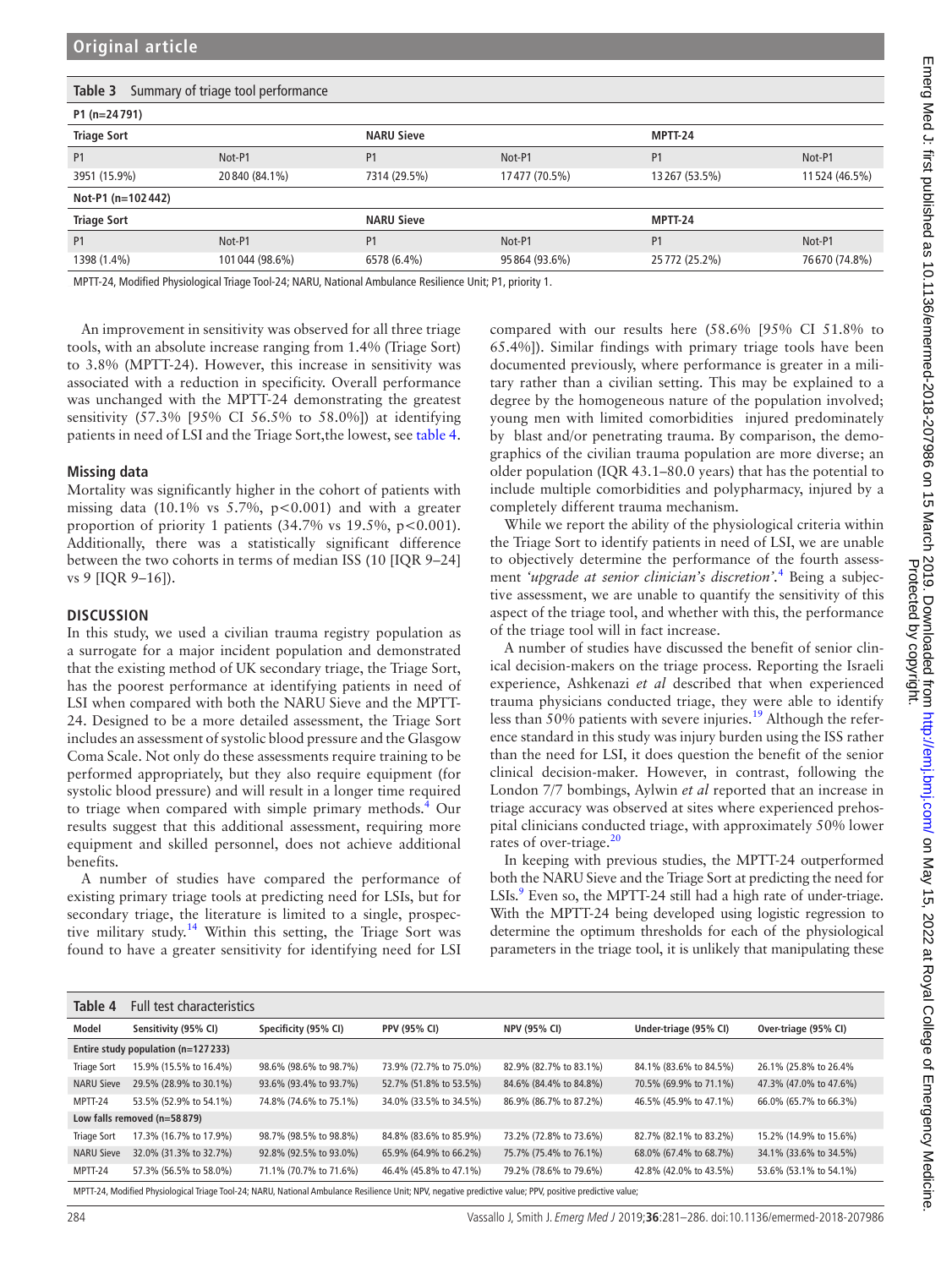<span id="page-4-11"></span>

| Comparison of study characteristics between the entire study population and cohort of patients with low falls removed<br>Table 5 |                     |                   |                 |                   |                |  |
|----------------------------------------------------------------------------------------------------------------------------------|---------------------|-------------------|-----------------|-------------------|----------------|--|
|                                                                                                                                  | Age, median (IQR)   | ISS, median (IQR) | Gender (% male) | Outcome (% alive) | % Priority 1   |  |
| All data (n=1 27 233)                                                                                                            | $61.4(43.1 - 80)$   | $9(9-16)$         | 70747 (55.6%)   | 43 352 (94.3%)    | 27395 (19.5%)  |  |
| Low falls only $(n=68354)$                                                                                                       | 74.9 (59.5-85.4)    | $9(9-10)$         | 119967 (40.1%)  | 56303 (93.1%)     | 63 664 (10.1%) |  |
| Low falls removed (n=58879)                                                                                                      | $45.5(29.9 - 61.5)$ | $10(9-17)$        | 24791 (73.6%)   | 17906 (95.6%)     | 6885 (30.4%)   |  |

ISS, Injury severity score

further will improve the MPTT-24's performance. It is likely therefore that we have exhausted the contribution of simple physiological measures to triage patients and that further improvement will require the use of additional variables.<sup>[15](#page-4-9)</sup> Alternative assessments including the Shock Index have been suggested as a supplement to the triage process and their performance should be assessed in the civilian setting.<sup>[14](#page-4-8)</sup> Additional types of triage such as the assessment of anatomical injury and the mechanism of injury exist and are constituent parts of field triage algorithms to determine the need for individual trauma patients to be transferred to a major trauma centre.<sup>21 22</sup> With secondary triage intended to take place in a more permissive environment, there is potential merit in these alternative methods of triage being considered for the major incident setting.

#### **Limitations**

A key limitation of this work is the use of a trauma database to perform a comparative analysis of major incident triage tools. We acknowledge that the mechanism of injury observed in the TARN database may not be entirely representative of that observed following a major incident. With the leading mechanism of injury on the TARN database being low falls, an additional post hoc analysis was conducted with this cohort removed in an attempt to mitigate this limitation. Ideally, these triage tools should be validated and analysed in the environment in which they are designed to function, but owing to the unpredictable nature of major incidents, this is largely impossible; therefore, surrogates such as trauma databases or series of consecutive trauma patients are often used instead.<sup>7 15 23</sup>

The presence of inclusion criteria to TARN represents an additional limitation of the use of trauma databases and is likely to result in the study population sustaining a higher mean ISS than the overall population following injury. While the proportion of patients not receiving a LSI in our study was 80.5%, it is expected that the true proportion in the actual population will be higher. The implication of this is that while we expect the sensitivities reported in our study to be accurate (severely injured patients requiring LSIs are likely to fulfil TARN inclusion criteria), caution is required when interpreting triage tool specificity; as not all minimally injured patients (those not requiring LSIs) are captured by the TARN database, we anticipate the actual specificity to be lower than that reported in this study.

Additionally, large numbers of patients were excluded due to incomplete physiological data being recorded. When those who were excluded due to missing data are compared with those who had complete data recorded, a significant difference is observed, with the 'missing' cohort having a tendency to be more severely injured and with a greater need for LSI. The removal of these patients has the potential to lead to systematic error and introduce bias into our analysis. While multiple imputation has previously been used as a method to generate missing data, owing to the number of patients with missing data ( $n=68042$ ) representing over half (53.5%) of the complete dataset ( $n=127233$ ), it was deemed to be inappropriate in this setting and was not performed.

Lastly, we acknowledge that as authors involved in the development of the MPTT-24, this may lead to intellectual bias in the assessment of other triage tools. However, we have attempted to minimise this risk by focussing on the performance of the Triage Sort, rather than a direct comparison with the MPTT-24.

## **Conclusion**

The aim of the secondary triage process at a major incident is to refine the triage decisions made following the initial triage assessment. Using a civilian trauma database population as a surrogate for the major incident population, the Triage Sort fails to achieve this. An urgent review of the method utilised for secondary triage at major incidents is needed.

#### **Twitter** @jamievassallo

**Acknowledgements** The authors thank Professor Fiona Lecky, Research Director and Antoinette Edwards, Chief Executive Officer, at Trauma Audit Research Network (TARN) for facilitating access to the TARN database.

**Contributors** JV: conceived the idea for the study, analysed, interpreted the data and drafted the first manuscript; takes responsibility for the manuscript as a guarantor. JS: responsible for revising it critically for important intellectual content.

**Funding** The authors have not declared a specific grant for this research from any funding agency in the public, commercial or not-for-profit sectors.

**Competing interests** None declared.

**Provenance and peer review** Not commissioned; externally peer reviewed.

#### **References**

- <span id="page-4-0"></span>Moran CG, Webb C, Brohi K, et al. Lessons in planning from mass casualty events in UK. **[BMJ](http://dx.doi.org/10.1136/bmj.j4765)** 2017;359:j4765.
- 2 Watt RG. Grenfell Tower fire a tragic case study in health inequalities. [Br Dent J](http://dx.doi.org/10.1038/sj.bdj.2017.785) 2017;223:478–80.
- <span id="page-4-1"></span>3 Vassallo J, Smith JE, Bruijns SR, et al. Major incident triage: A consensus based definition of the essential life-saving interventions during the definitive care phase of a major incident. *[Injury](http://dx.doi.org/10.1016/j.injury.2016.06.022)* 2016;47:1898-902.
- <span id="page-4-2"></span>4 Advanced Life Support Group. Major incident medical management and support: the practical approach. 2nd ed. London: BMJ Books, 200.
- 5 Stephenson J, Andrews L, Moore F. Developing and introducing a new triage sieve for UK civilian practice. [Trauma](http://dx.doi.org/10.1177/1460408614561173) 2015;17:140-1.
- <span id="page-4-3"></span>6 Wallis L, Carley S, Hodgetts CT. A procedure based alternative to the injury severity score for major incident triage of children: results of a Delphi consensus process. [Emerg Med J](http://dx.doi.org/10.1136/emj.2005.025312) 2006;23:291–5.
- <span id="page-4-4"></span>7 Garner A, Lee A, Harrison K, et al. Comparative analysis of multiple-casualty incident triage algorithms. [Ann Emerg Med](http://dx.doi.org/10.1067/mem.2001.119053) 2001;38:541-8.
- 8 Challen K, Walter D. Major incident triage: comparative validation using data from 7th July bombings. [Injury](http://dx.doi.org/10.1016/j.injury.2012.06.026) 2013;44:629–33.
- <span id="page-4-12"></span>9 Vassallo J, Smith JE, Wallis LA. Major incident triage and the implementation of a new triage tool, the MPTT-24. [J R Army Med Corps](http://dx.doi.org/10.1136/jramc-2017-000819) 2018 164:103-6.
- <span id="page-4-10"></span>10 Vassallo J, Smith J, Bouamra O, et al. The civilian validation of the Modified Physiological Triage Tool (MPTT): an evidence-based approach to primary major incident triage. [Emerg Med J](http://dx.doi.org/10.1136/emermed-2017-206647) 2017;34:810–5.
- <span id="page-4-5"></span>11 Vassallo J, Horne S, Smith JE. Triage and the Modified Physiological Triage Tool-24 (MPTT-24). [J R Army Med Corps](http://dx.doi.org/10.1136/jramc-2017-000878) 2018:doi: jramc-2017-000878.
- <span id="page-4-6"></span>12 Champion HR, Sacco WJ, Copes WS, et al. A revision of the trauma score. [J Trauma](http://dx.doi.org/10.1097/00005373-198905000-00017) 1989;29:623–9.
- <span id="page-4-7"></span>13 Champion HR. Trauma scoring. [Scand J Surg](http://dx.doi.org/10.1177/145749690209100104) 2002;91:12-22.
- <span id="page-4-8"></span>14 Vassallo J, Horne S, Ball S, et al. Usefulness of the shock Index as a secondary triage tool. [J R Army Med Corps](http://dx.doi.org/10.1136/jramc-2013-000178) 2015;161:53-7.
- <span id="page-4-9"></span>Vassallo J, Beavis J, Smith JE, et al. Major incident triage: Derivation and comparative analysis of the Modified Physiological Triage Tool (MPTT). [Injury](http://dx.doi.org/10.1016/j.injury.2017.01.038) 2017;48:992-9.